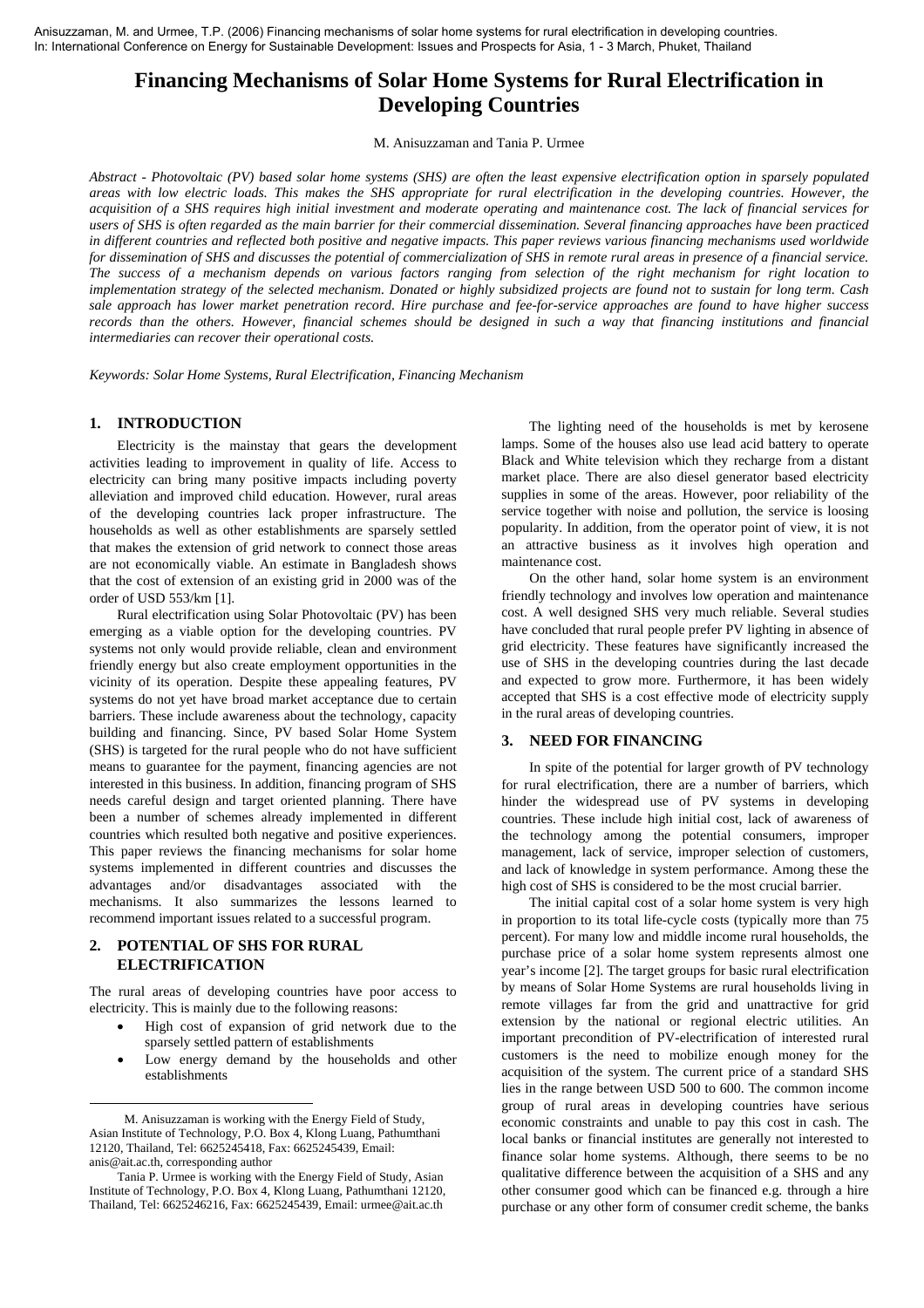see it as high risk investment without a collateral.

On the other hand, since income generation from PV systems is rather insignificant, users have to finance a SHS from their current income. This refers not only to the initial investment for a SHS but also to the operational cost over the lifetime of the system. Without having access to an affordable credit scheme or other forms of financing mechanisms like hire purchase, leasing, etc. the interested rural customer will hardly be in the position to acquire a SHS.

In an off-grid rural electrification program in Sir Lanka, SELCO solar Lanka Limited (SSL) experiences that around 50 % of rural households can afford a solar home system (SHS). Of these, about 10 % can afford to pay cash, 90 % need credit. The other 50% might be reached through partial grant, donor, or subsidy programs [3].

A World Bank study found that the average monthly expenditure in rural households of developing countries for kerosene lamp and lead acid battery alone ranges between \$2.30 for low income families, to \$17.60 for upper income families [4]. These expenditures are similar to the monthly cost of a SHS if some kind of financing is provided.

## **4. REVIEW OF AVAILABLE FINANCING MECHANISMS**

#### *a. Donations*

The term donation here refers to the case that the sponsor provides the hardware for free, or almost free. Users are generally less involved in this type of project and feel less responsibility to the system they use. In addition, most donated projects provide the hardware only, often resulting in neglect of maintenance and service requirements. However, the advantages of such projects are low or zero initial cost for the users, the potential for cost reduction through economies of scale, and rapid deployment.

Experiences show that these types of projects often do not sustain. In a government funded program in Tunisia, the hardware was given free and the consumers were asked to pay an operating cost of USD 5.20 per month, still the users refused to pay. This was not caused by an inability to pay, since sometime later, the users could afford USD 208 to get the grid connection.

The phase I of Zacapa project in Guatemala is another example. An international NGO installed 124 systems with full subsidy. The users were supposed to do the maintenance and replacement of components, when needed. A detailed training on the importance and need for the maintenance for different components as well as techniques to minor troubleshooting were also given. But, in a survey made after 5 years it was found that 45% of the systems were not working mainly due to minor problems or need for replacements [5]**.** 

#### *b. Cash Sales to Consumers*

The main advantage of cash sales is its easy financing, low transaction cost and flexibility in customers' choice. However, it targets only the higher income group. The general rural people cannot afford the high cost of a solar home system. In addition, there are major drawbacks in this approach, such as:

- The user has a tendency to buy an undersized system to save money. This results in short life of battery,
- The replacement is often done with cheap and noncompatible components which severely undermines the system's performance,
- The installation is not properly done as the users do not prefer to hire a professional installer, and
- Maintenance can be a serious issue even with warranty on the components when the seller is in city and the buyer is in countryside.

Studies show that about 21% of the systems in Kenya

purchased in cash were not operational. The Solar Energy Company (SEC) of Kiribati installed 270 systems in 1984. The PV systems were sold at commercial price in cash but the maintenance service was given at a very nominal charge as SEC obtained grant from USAID for the maintenance. A survey in 1992 showed that about 90% of the systems were marginally operational. The reasons were that the users purchased undersized system, the systems were not installed as per the manual, and the replacements were not done with standard components [5].

## *c. Energy Service Company (ESCO)*

An energy-service-company (ESCO) model means that the ESCO owns the system, charges a monthly fee to the household, and is responsible for the service. Electric utilities, cooperatives, non-governmental organizations, and private companies can operate as ESCOs which buy solar PV systems in bulk, install solar home systems, retain ownership, and bill for services. ESCO models allow for the most affordable payment schemes, and can thus reach a larger customer base than other credit delivery schemes. A local or regional electric utility or a distribution company can serve as an ESCO. The ESCO can obtain economies of scale in procurement and in the delivery of support services, make product standardization and quality assurance easier, and facilitate battery recycling. While the ESCO model is an attractive concept, its long-term viability requires business management skills and technical capabilities that may be limited in rural areas. The ESCO model also carries greater commercial risk due to the longer cost-recovery period. Under ESCO delivery models, financing for ESCOs comes from either government or multilateral sources, but may be channeled through commercial financiers. This model have been practiced in many countries in the world e.g. in Argentina, Benin, Togo, the Dominican Republic and Cape Verde [4]. The overall feedback from the projects that have used the ESCO model is positive. However, difficulty of this model lies with the fact that as the user is not the owner, he would not take good care of the system. Also there would be tendency to operate more than the prescribed duration which at the end would damage the battery.

#### *d. Leasing or Hire-Purchase Arrangements*

In this approach, the consumer enters into an agreement with the supplier that the capital cost of the system will be paid in installments over a period. Generally, for such an arrangement, the user pays a down payment, which is determined based on the affordability of the target group. In addition, a service charge is levied by the supplier on the outstanding amount that the user will be paying in installments. In most of the credit schemes the supplier receives seed financing from external parties to establish revolving funds. Usually, local banks or financial institutions are reluctant to provide loans for such investments which they generally perceive as 'non-bankable investment'.

There have been a large numbers of successful programs based on this approach. Sudimara in Indonesia sold about 7,000 systems in 2.5 years over a 4-years credit period [6]. This high uptake was possible because of the credit facility. In Bangladesh, Grameen Shakti (GS), a sister concern of Grameen Bank, has built a good example of credit sales. In 1996, GS started with 50% down payment and six months credit period. The penetration was low and GS noted that the rural people cannot afford this high down payment. Therefore, GS reduced the down payment to 25% and extended the credit period to 2 years. This increased the sales but did not reach to a rate required for acceptable business. In 1999, GS further reduced the down payment to 15% and extended the crediting period to 3 years. This made a breakthrough in sales and as of June 2005, GS sold about 42,000 systems. The recovery rate of credit is close to 90%. GS used the micro financing experience of Grameen Bank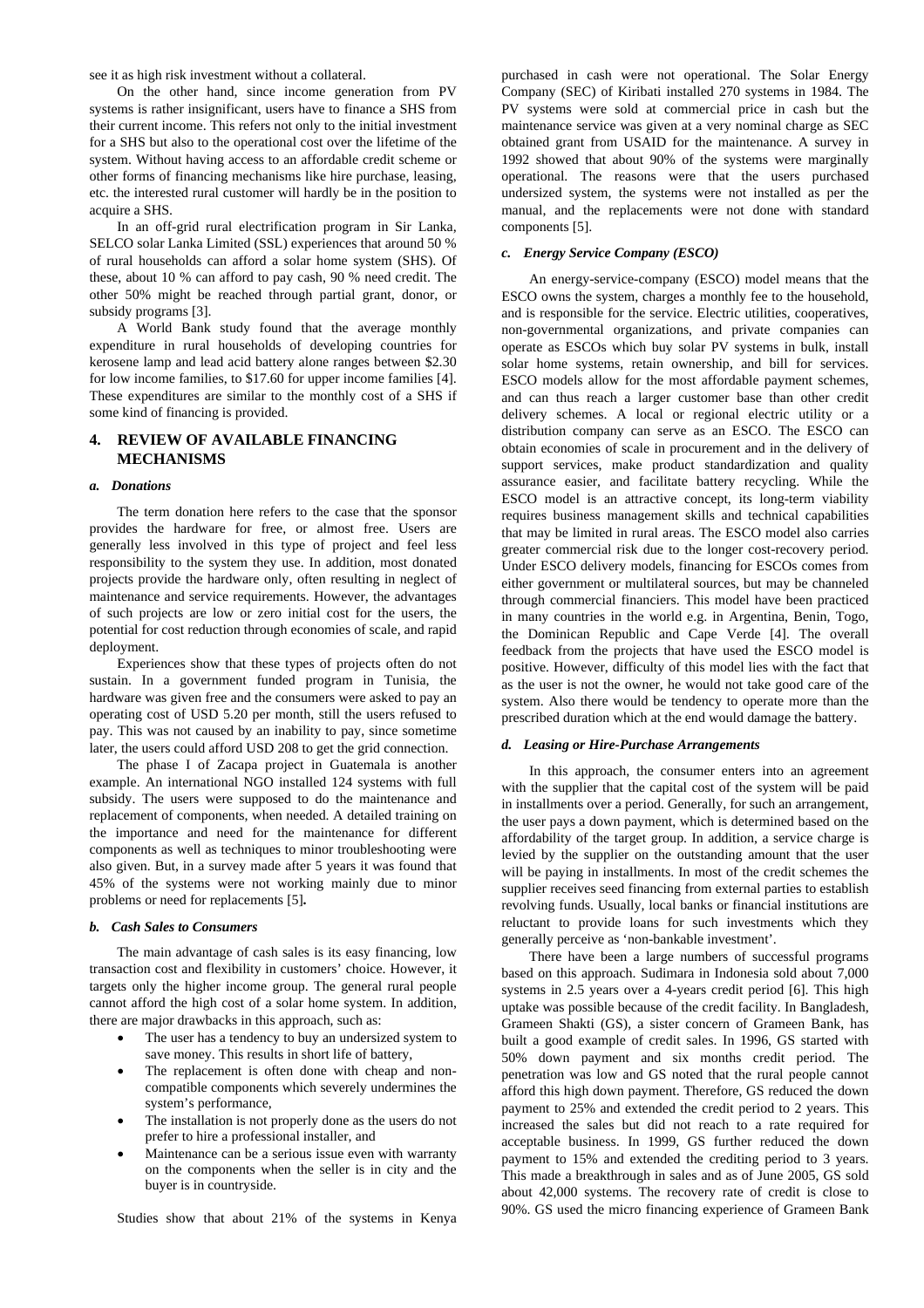to provide financing and collection of installments for the users of solar home systems. It operates through local branch offices where pre-trained qualified field workers are responsible for marketing, technical support and collection of payments [7].

In Sri Lanka, the SELCO Solar Lanka Limited (SSL) sells solar home systems both in cash and credit. Sarvodaya Economic Enterprise Development Services (SEEDS), a micro-financing agency, provides financing to the customers. An agreement is signed among the SSL, the consumer and SEEDS prior to system installation. The approximate price of a typical 4-light system is USD 400-450. There is a World Bank grant available of USD 100, so customers pay approximately USD 300-350. If they access the financing, they pay 10 % as down-payment, and the remaining amount, plus interest, divided equally between the number of months of their loan period (one, two, three or five years). Commonly, they pay USD 10 -15 a month. Ownership is passed to the customer on payment of the down payment but the system itself is used as collateral. Prior to the WB programme and SEEDS involvement, SSL used own fund for financing. This proved extremely difficult, and affected SSL's cash flow badly since SSL did not have either the infrastructure or the know-how to function as a credit agency. This problem was solved with the involvement of SEEDS [3].

SSL has sister companies in India and Vietnam, both of which have their own unique sales, marketing and consumer financing approaches. SELCO, India closely works with the national financing institutes that are ready to provide loans to the customers of solar home systems. It has been successful in installing 38,000 systems in less than ten years and won 'the Ashden Awards for Sustainable Energy' for its achievements in India [8].

Solar system sale in credit (as well as in cash) is also being practiced in Zimbabwe since 1998 with the support from Japanese government to assess the ability to pay by rural households. Financing is provided by the credit stores located in most of the towns. The user pays 25% down payment and the remaining is paid in 6-24 monthly installments. The special feature of this mechanism is that the public service holders can purchase without a down payment as their payments are paid directly to the store by the government Salary Service Bureau. Ownership is transferred to the customer on completion of payment. It has been noted that about 70% of the systems are sold through credit, and only 30% on a cash basis [3].

### *e. Fee-for-service*

Soluz Honduras, a subsidiary of Soluz, Inc., sells solar home system in Honduras through fee-for-service. Under this scheme, the company maintains the ownership of the PV system. However, the battery is the property of the customer. Soluz provides the rental of the system at an affordable monthly fee, ranging from USD 10 to 20 per month, prices equivalent to that paid for kerosene, dry cell batteries, and the re-charging of car batteries for TV usage. Although, Soluz Honduras sells systems in other modes e.g. cash and credit, fee-for-service offer is now the most common choice by the customers. Soluz Honduras has supplied over 1,600 PV systems with about 1,100 of these on a fee-for-service basis. In some areas, up to 50 % of the population has been reached through fee-for-service [3].

SunLight Power Maroc, S.A. (SPM) in Morocco sells solar home systems with different financing schemes. However, it has noted that 80% of the customers prefer fee-for-service. The ownership of the system in a fee-for-service case remains with the SPM and the user pays a monthly tariff depending on the size of the system but ranges between USD 9 to 24. The user enters into an agreement with SPM about the payment and allows the SPM staffs to maintain and inspection of the system. Before installation, the customer pays two monthly installments, one part is used as warranty, and the other part is an advance

payment for the first month's service. For late payments, a penalty is charged calculated on the amount due. The customer can cancel the contract with one month's notice, in such a case; the customer will be charged a removal fee of 25 USD. The warranty payment will be used to cover the service costs of the last month. The SPM officers regularly visit the local market places know as 'souks' to interact with the potential customers as well as to collect the fees from the existing customers. This greatly reduces the operation cost of the program. SPM has sold more than 2,000 solar home systems since its inception in 1998 and most of the systems are working well. To overcome the initial capital investment problem, SPM is using private capital and has applied for money under ONE's (state owned electric utility) electrification programme. Micro-credit organizations are also to be involved in the future [3].

PV based micro utility system in rural Bangladesh is also a kind of fee-for-service model. The approach was pioneered by Center for Mass Education in Science (CMES). These systems are usually installed in market places by PV companies. The interested shops are given connections as per their demand and pay a monthly tariff. The system remains the property of the installing company and the service and maintenance is done by a local technician who is trained prior to the appointment [9]. The technician also collects the tariff from the users. The approach has been widely accepted by the rural people and the number of such installed systems has increased from nine in 2000 to more than 450 in 2005. The users pay a monthly tariff of USD 2.5 per month per light. A security deposit of USD 3 is also taken from each user before connection; CMES reserves the right to forfeit this deposit incase of violation of agreement. CMES involves a management committee comprising of local people from the market who are responsible for preventing any theft or damage of the system [10].

## **5. DISCUSSION**

It is well understood that financing is essential for rural households that would like to acquire a solar home system. A financing mechanism suitable to the target group needs to be designed for a successful program. However, there are various issues associated with different financing mechanisms which need to be taken into consideration prior to implementation of a mechanism. Some important features of different mechanisms are discussed below:

*Market penetration*: Fee-for-service has the highest market penetration rate as the users do not have to pay a high initial payment. The cash sales model has the lowest penetration rate. Hire purchase model lies in between fee-for-service and cash sales.

*Technical performance*: It is likely that fee-for-service would suffer from some poor technical performance as the users would not carry out proper maintenance of the systems. Moreover, there would always be a tendency to overuse the system which would damage the battery. Hire purchase models would have less risk of poor performance as the installer would regularly check the system during payment collection. Also the user understands that he would be the owner of the system once the payment is complete. On the other hand, although systems sold in cash are completely the user's asset, there are concerns about the poor performances. This is due to the fact that at the time of purchase users try to save money by selecting an undersized system than the requirement.

*Collection of payment*: There are substantial risks involved in credit recovery for hire purchase model. Poor performance of the system is on of the major reasons of payment default and the user usually takes the advantage of the issue that the supplier would have difficulty in taking back the systems sold under this scheme. Therefore, the supplier needs to ensure that the system works properly. However, selection of right customer also